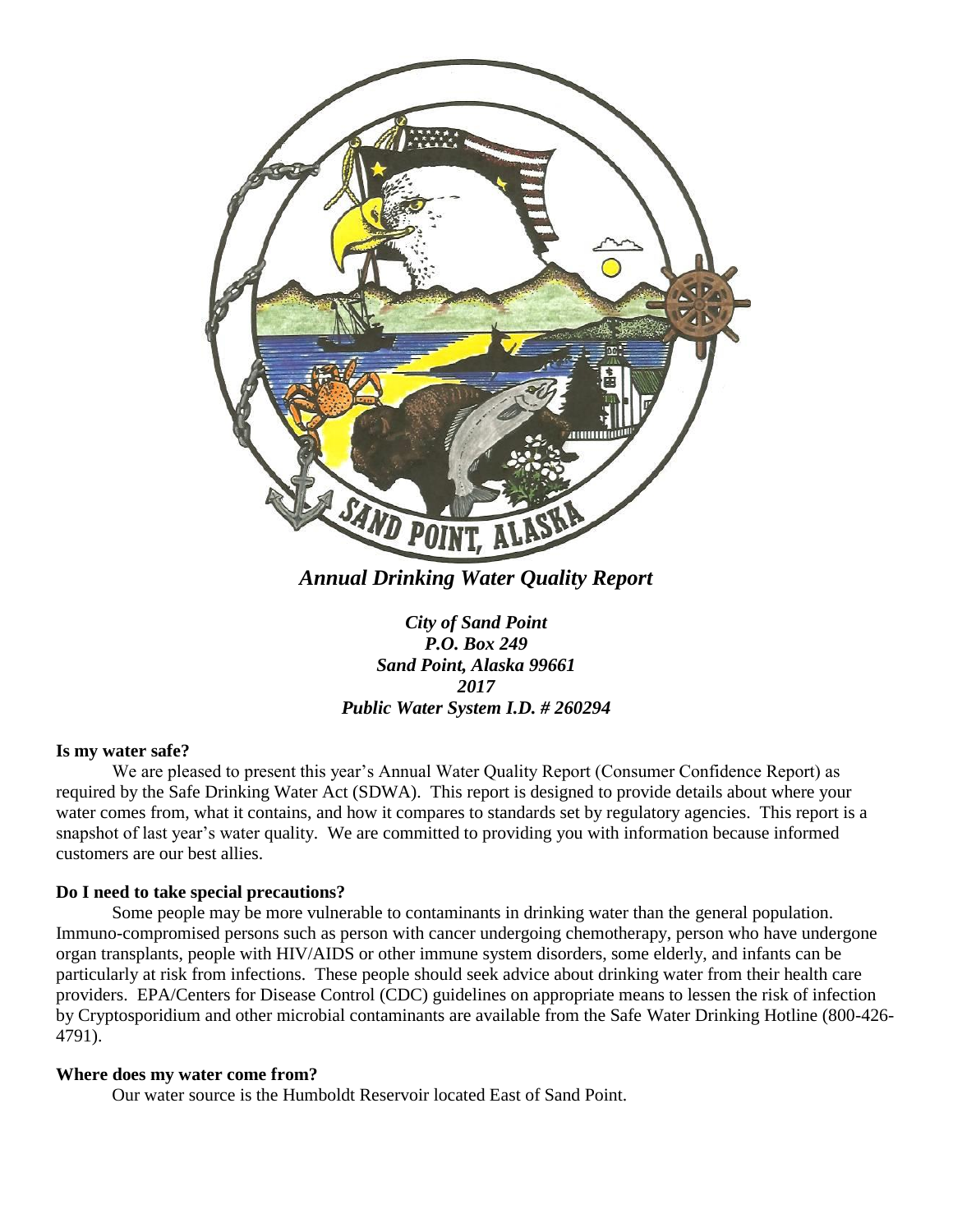### **Source water assessment and it availability**

The State of Alaska has completed a source water assessment and a copy is available at the water plant. Please call 383-3435 and leave a message to arrange a time to see the report.

# **Why are there contaminants in my drinking water?**

Drinking water, including bottled water, may reasonably be expected to contain at least small amounts of some contaminants. The presence of contaminants does not necessarily indicate that water poses a health risk. More information about contaminants and potential health effects can be obtained by calling the Environmental Protection Agency's (EPA) Safe Drinking Water Hotline (800-426-4791). The Sources of drinking water (both tap water and bottled water) include rivers, lakes, streams, ponds, reservoirs, springs and wells. As water travels over the surface of the land or through the ground, it dissolves naturally occurring minerals and, in some cases radioactive material, and can pick up substances resulting from the presence of animals or from human activity: microbial contaminants, such as viruses and bacteria, that may come from sewage treatment plants, septic systems, agricultural livestock operations, and wildlife; inorganic contaminants, such as salts and metals, which can be naturally occurring or result from urban stormwater runoff, industrial, or domestic wastewater discharges, oil and gas production, mining, or farming; pesticides and herbicides, which may come from a variety of sources such as agriculture, urban stormwater runoff, and residential uses; organic Chemical Contaminants, including synthetic and volatile organic chemicals, which are by-products of industrial processes and petroleum production, and can also come from gas stations, urban stormwater runoff, and septic systems; and radioactive contaminants, which can be naturally occurring or be the result of oil and gas production and mining activities. In order to ensure that tap water is safe to drink, EPA prescribes regulations that limit the amount of certain contaminants in water provided by public water systems. Food and Drug Administration (FDA) regulations establish limits for contaminants in bottled water which must provide the same protection for public health.

# **How can I get involved?**

If you have any questions about this report or concerning your water utility, please contact Allen Hill at 383- 3435 or Andy Varner, the City Administrator, at 907-274-7561. We want our community to be informed about their water system. If you want to learn more, please attend any of our regularly scheduled meetings. They are held on the second Tuesday of the month at the City Council Chambers at 7:00 pm.

# **Additional Information for Lead**

If present, elevated levels of lead can cause serious health problems, especially for pregnant women and young children. Lead in drinking water is primarily from materials and components associated with service lines and home plumbing. City of Sand Point is responsible for providing high quality drinking water, but cannot control the variety of materials used in plumbing components. When your water has been sitting for several hours, you can minimize the potential for lead exposure by flushing your tap for 30 seconds to 2 minutes before using water for drinking or cooking. If you are concerned about lead in your water, you may wish to have your water tested. Information on lead in drinking water, testing methods, and steps you can take to minimize exposure is available from the Safe Drinking Water Hotline or at [http://www.epa.gov/safewater/lead.](http://www.epa.gov/safewater/lead) None.

# **Water Quality Data Table**

In order to ensure that tap water is safe to drink, EPA prescribes regulations which limit the amount of contaminants in water provided by public water systems. The table below lists all of the drinking water contaminants that we detected during the calendar year of this report. Although many more contaminants were tested, only those substances listed below were found in your water. All sources of drinking water contain some naturally occurring contaminants. At low levels, these substances are generally not harmful in our drinking water. Removing all contaminants would be extremely expensive, and in most cases, would not provide increased protection of public health. A few naturally occurring minerals may actually improve the taste of drinking water and have nutritional value at low levels. Unless otherwise noted, the data presented in this table is from testing done in the calendar year of the report. The EPA or the State requires us to monitor for certain contaminants less than once per year because the concentrations of these contaminants do not vary significantly from year to year, or the system is not considered vulnerable to this type of contamination. As such, some of our data, though representative, may be more than one year old. In this table you will find terms and abbreviations that might not be familiar to you. To help you better understand these terms, we have provided the definitions below the table.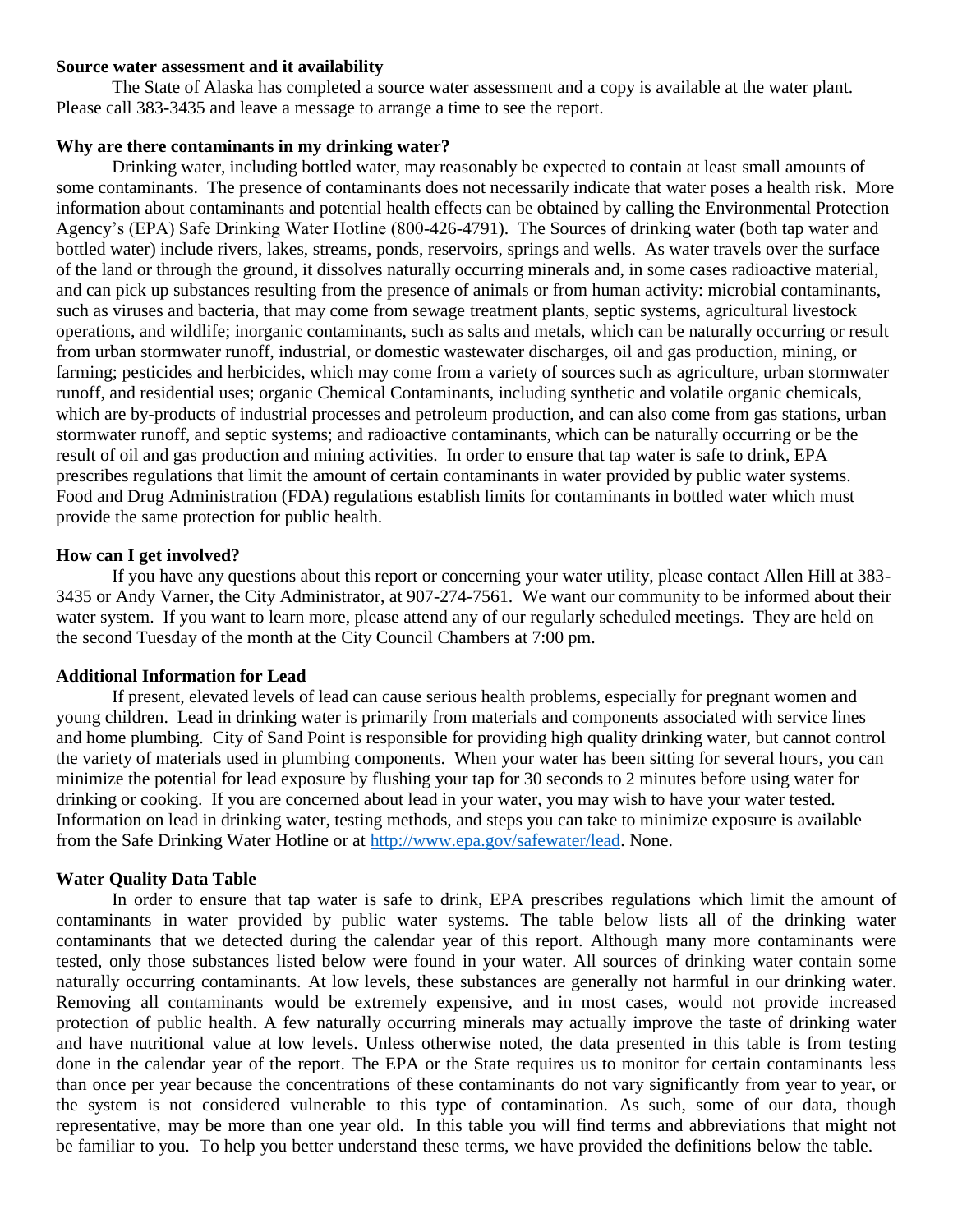|                                                                 | <b>MCLG</b>                       | <b>MCL</b>            |                  |                              |                  |                                                      |                  |                                                                                                                            |
|-----------------------------------------------------------------|-----------------------------------|-----------------------|------------------|------------------------------|------------------|------------------------------------------------------|------------------|----------------------------------------------------------------------------------------------------------------------------|
| <b>Contaminants</b>                                             | or<br><b>MRDLG</b>                | TT, or<br><b>MRDL</b> | Your<br>Water    | Range<br>Low                 | <b>High</b>      | <b>Sample</b><br><b>Date</b>                         | <b>Violation</b> | <b>Typical Source</b>                                                                                                      |
| Disinfectants & Disinfection By-Products<br>Haloacetic<br>Acids |                                   |                       |                  |                              |                  |                                                      |                  |                                                                                                                            |
| (HAA5) (ppb)                                                    | <b>NA</b>                         | 60                    | 28               | 11                           | 28               | 2016                                                 | No               | By-product of<br>drinking water<br>disinfection                                                                            |
| <b>Total Trihalomethanes</b>                                    |                                   |                       |                  |                              |                  |                                                      |                  |                                                                                                                            |
| (TTHM) (ppb)                                                    | <b>NA</b>                         | 80                    | 65.7             | 13.1                         | 65.7             | 2016                                                 | No               | By-product of<br>drinking water<br>disinfection                                                                            |
| Inorganic Comtaminants                                          |                                   |                       |                  |                              |                  |                                                      |                  |                                                                                                                            |
| Nitrate<br>[measured as<br>Nitrogen] (ppm)                      | 10                                | 10                    | 0.501            | NA                           | 0.501            | 2016                                                 | No               | Runoff from fertilizer<br>use; Leaching from<br>septic tanks, sewage;<br>Erosion of natural<br>deposits                    |
|                                                                 |                                   |                       |                  |                              |                  |                                                      |                  |                                                                                                                            |
| Gross Alpha, including Radon and Uranium                        |                                   |                       |                  |                              |                  |                                                      |                  |                                                                                                                            |
| Alpha Emitters<br>(pCi/L)                                       | $\boldsymbol{0}$                  | 15                    | $-0.01$          | NA                           | NA               | 2016                                                 | N <sub>o</sub>   | Erosion of natural<br>deposits                                                                                             |
| Radium<br>(Combined<br>226/228)<br>(pCi/L)                      | $\boldsymbol{0}$                  | 5                     | 0.89             | NA                           | <b>NA</b>        | 2016                                                 | N <sub>o</sub>   |                                                                                                                            |
| Volatile Organic Compounds - total of 21<br>compounds           |                                   |                       |                  |                              |                  |                                                      |                  |                                                                                                                            |
| (VOC's) (ppb)                                                   | ND                                | <b>ND</b>             | $\boldsymbol{0}$ | $\boldsymbol{0}$             | $\boldsymbol{0}$ | 2016                                                 | No               | VOC's include<br>chlorinated solvents<br>and fuel components<br>that can be found in<br>industry and household<br>products |
| <b>Contaminants</b>                                             | <b>MCLG</b><br>or<br><b>MRDLG</b> | AL                    | Your<br>Water    | <b>Sample</b><br><b>Date</b> |                  | # Samples<br><b>Exceeding</b><br><b>Action Level</b> | <b>Violation</b> | <b>Typical Source</b>                                                                                                      |
| Copper (ppb)                                                    | 1300                              | 1300                  | 786              | 2016                         |                  | $\boldsymbol{0}$                                     | No               | Corrosion of household<br>plumbing systems                                                                                 |
|                                                                 |                                   |                       |                  |                              |                  |                                                      |                  |                                                                                                                            |
| Lead - action<br>level at<br>consumer taps<br>(ppb)             | $\boldsymbol{0}$                  | 15                    | 1.57             | 2016                         |                  | $\boldsymbol{0}$                                     | No               | Corrosion of household<br>plumbing systems                                                                                 |